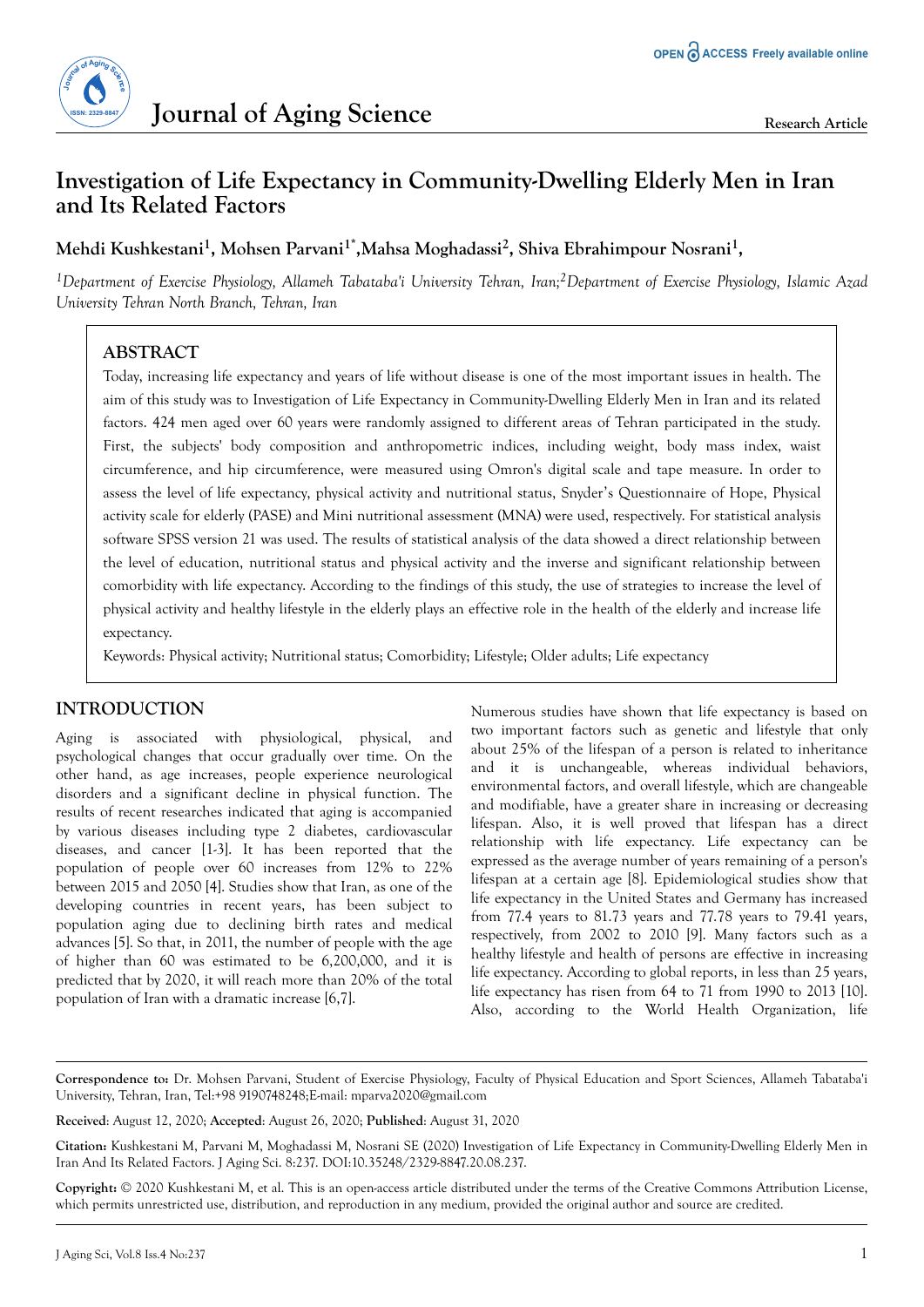expectancy in Iran has increased from 57 years in 1980, increased to 76 years in 2015 [11].

Studies show that factors such as physical activity, nutrition, diseases, education, economic conditions, marital status, living environment, access to health care, and even genetics and gender are involved in the life expectancy of people [12]. In previous studies we have reported that physical activity has many benefits on health, lifespan, quality of life, life expectancy and prevents chronic disorders such as hypertension, cardiovascular and metabolic diseases at all ages, especially elderly [13-16]. Besides, a proper diet also affects people's health and life expectancy [17]. On the other hand, the occurrence of a variety of aging-related diseases, such as diabetes, cardiovascular disease, arthritis, cancer, as well as mental and cognitive diseases, leads to a decrease in quality of life and consequently a decrease in life expectancy and lifespan [18]. In contrast, high levels of education, reduce the risk of cognitive disorders and Alzheimer's disease, which in turn increases life expectancy and prevents early mortality in the elderly [19]. In addition to the above condition, economic status and income are among the important factors, affecting the level of life expectancy that can increase life expectancy with easy access to health and welfare services [12]. Interestingly, a cross-sectional study reported that low-income people, who live in wealthy areas, have significantly higher life expectancy compared to low-income people who live in poor areas [20].

It has been well proved that a healthy lifestyle can increase life expectancy in many countries [21]. Gremeaux et al, showed that high levels of physical activity can reduce the process of aging such as immune dysfunction, non-communicable and Neurodegenerative diseases (psychologically and physiologically), as well as early mortality [22-25]. Li et al, reported that regular physical activity, proper nutrition, and ideal weight led to an increase in life expectancy of 7.4 to 17.9 years in Japan, Britain, Canada, Denmark, Norway, and Germany [21].

Given the literature, regarding the important role of healthy lifestyles in enhancing life expectancy as well as increasing numbers of the elderly in developing countries, we assumed that factors such as physical activity level and education, nutritional status, and health status of elderly are related to their life expectancy, so the present study aimed to investigate the life expectancy of community-dwelling elderly in Tehran and its related factors. But our ultimate goal was to provide strategies based on lifestyle improvements to enhance the health and life expectancy of older men in Tehran.

### **MATERIAL AND METHODS**

#### **Subjects and study design**

This is a cross-sectional descriptive-correlational study performed in Tehran, Iran, in 2019 and 424 elderly men participated in the Research Project, Voluntary. Sample size was determined by Gpower application according to the F value in ANOVA analysis, 95% confidence interval, a power of 0.79, and an average effect size of 0.15. At first Informed consent was taken from all participants, also researchers ensured that participants' identity and what they said or did during research was maintained confidential. In addition, they were given a detailed explanation about the study's purpose and methods. After that demographic questionnaire (included age, education level, alcohol consumption, medicine history, supplement and drugs use, and occupation) were completed by subjects. The researcher ensured that participants' identity and what they said or did during research were maintained confidential. In addition, they were given a detailed explanation about the study's purpose and methods. The research protocol was approved by the Health Committee of the Information Services Corporation (Iran).

#### **Exclusion and Inclusion criteria**

Exclusion criteria were: Age under sixty, suffering dementia and Alzheimer; having severe hearing, speech and vision deficit; BMI lower than 17 kg/m<sup>2</sup>, and infection diseases. Inclusion criteria were: Full vigilance to time and place, able to interview, and absence living in nursing homes.

#### **Measurements**

Anthropometric indices: Subjects' weight was measured by OMRON digital scanner with 0.01 g sensitivity and light clothing and no shoes. For height, the individuals were instructed to stand as straight as possible with their back against the wall-sticker tape meter and feet were flat on the floor with shoes removed. BMI was calculated as weight/height squared  $\text{ (kg/m}^2)$ . In order to measure the waist and hip circumferences, we used a tape meter to the nearest 0.01 cm, and WHR was calculated as WC (cm) divided by hip circumference (cm).

**Life expectancy:** Snyder's Questionnaire of Hope was designed in 1991 and has 12 items. Its objective is to assess the level of individual's optimism and hopefulness in life. This questionnaire includes operant and strategy scale. Its scoring mechanism is based on Likert's four multiple-choice scale. The Persian version of Snyder's Questionnaire of Hope was found to have high internal validity (Cronbach's alpha=0.71) [26].

**Physical activity:** Physical Activity Scale for Elderly (PASE): The modified version of PASE was used to measure self-reported physical activity. It is a brief and easily scored questionnaire designed specifically to assess PA over a week time in epidemiologic studies of elderly. The questionnaire contains three sections regarding the frequency and duration of leisuretime activities, household activities, and work-related activities. The overall PASE score ranges from 0 to 397 or more. The Persian version of PASE was found to have high internal validity (Cronbach's alpha 0.97) [27].

**Nutritional status:** Mini Nutritional Assessment (MNA) has been revealed as probably the best and appropriate screening tool to detect malnourished in community-dwelling elderly and those at risk of malnutrition. This test classifies the individuals as "mal-nourished", "at risk of malnutrition" and "well nourished". The reliability and validity of Iranian version of Mini Nutritional Assessment have reported(Cronbach's alpha 0.66) [28].

**Statistical analysis:** At first, we used the Kolmogorov-Smirnov test, for normality of data distribution. Descriptive statistics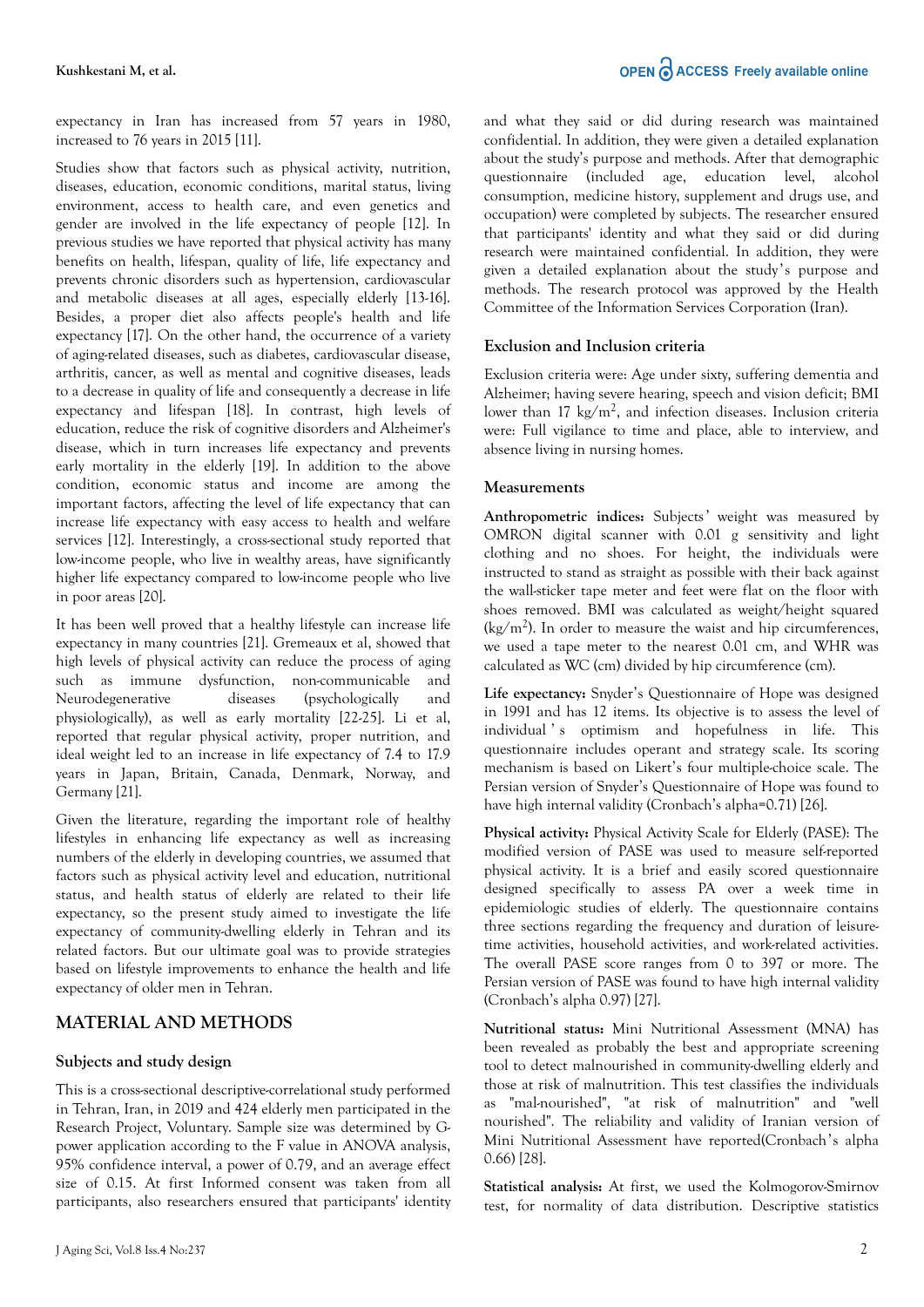methods such as frequency, percentage, mean and standard deviation were used to analyze the data. In order to determine correlation between variables, we used Pearson Spearman correlation coefficient and also, 1-way ANCOVA was used to determine the difference between age, education status, PASE and MNA score in three levels of life expectancy. Data analysis was performed on SPSS version 21.

### **RESULTS**

The demographic indices of subjects are presented in Table 1, the subjects contained 434 elderly men (60-90 years old) and the majority of them aged between 60-70 (57.31%). About half of them (43%) had primary school education. Hypertension (42%) was the most prevalent disease of elderly. And about 92 percent of elderly were married.

**Table 1:** The demographic characteristics of elderly.

| Variables                          |                           | $Mean \pm SD$     | $N$ (%)        |
|------------------------------------|---------------------------|-------------------|----------------|
| Age(years)                         | $\overline{\phantom{a}}$  | $71.81 \pm 6.23$  | $\overline{a}$ |
|                                    | 60-70                     |                   | 243(57.31%)    |
|                                    | 71-80                     |                   | 136 (32.08%)   |
|                                    | 81-90                     |                   | 45 (10.61%)    |
| Height (cm)                        | $\overline{\phantom{a}}$  | $170.21 \pm 5.61$ |                |
| Weight (kg)                        |                           | $77.83 \pm 10.35$ |                |
| BMI $\frac{\text{kg}}{\text{m}^2}$ |                           | $27.17 \pm 3.52$  |                |
|                                    | Not literate              | ,                 | 28 (6.67%)     |
|                                    | Primary school            |                   | 177 (42.13%)   |
|                                    | Middle school/<br>diploma | ,                 | 102 (24.29%)   |
|                                    | bachelor                  | -                 | 96 (22.86%)    |
| Education                          | Master/PHD                | ,                 | 17 (4.05%)     |
|                                    | Single                    | ,                 | $9(2.12\%)$    |
| Marriage                           | Married                   |                   | 388 (91.51%)   |

|                           | Widow/Divorced            |    | 27 (6.37%)   |
|---------------------------|---------------------------|----|--------------|
|                           | Glucose lowering<br>drugs |    | 101 (25.83%) |
|                           | Lipid lowering<br>drugs   |    | 127(32.48%)  |
| Prescribed<br>Medications | Hypertension<br>drugs     |    | 163 (41.69%) |
|                           | Hypertension              |    | 179 (42.22%) |
|                           | <b>CVD</b>                | ,  | 141(33.25%)  |
|                           | Osteoarthritis            |    | 138 (32.55%) |
|                           | Diabetes                  | ,  | 108(25.47%)  |
|                           | Kidney                    |    | 51 (12.03%)  |
| <b>Diseases</b>           | liver                     | J. | 25 (5.90%)   |
|                           | Low                       |    | 14 (3.30%)   |
|                           | Moderate                  |    | 108(25.47%)  |
| Life<br>expectancy        | high                      |    | 302(71.23%)  |

BMI: Body Mass Index, CV: Cardiovascular Disease

As shown in tables of correlation, there was a significant negative correlation between age with subunits of PASE questionnaire such as household activity(p<0.05), work activity( $p$ <0.001) and global PASE score( $p$ <0.05), as well as education status(p<0.05). also there was a negative correlation (but non-significant) between age and life expectancy(p<0.65). But we observed a significant positive correlation between age and comorbidity(p<0.05). Also there was an inverse significant correlation between comorbidity with MNA score(p<0.001). On the other hand, a significant positive correlation between life expectancy with household activity(p<0.001), leisure activity(p<0.001), work activity(p<0.001) and global PASE score(p<0.001), MNA score(p<0.001) and educational status(p<0.05) was observed. On the opposite, there was a significant reverse correlation between life expectancy with comorbidity(p<0.05) and Osteoarthritis disease (p<0.05) (Tables 2 and 3).

**Table 2:** The correlation between parametric variables.

|                           | PASE- |                                                        | PASE- | Life |
|---------------------------|-------|--------------------------------------------------------|-------|------|
| Age Education MNA leisure |       | PASE-household PASE-work global Comorbidity expectancy |       |      |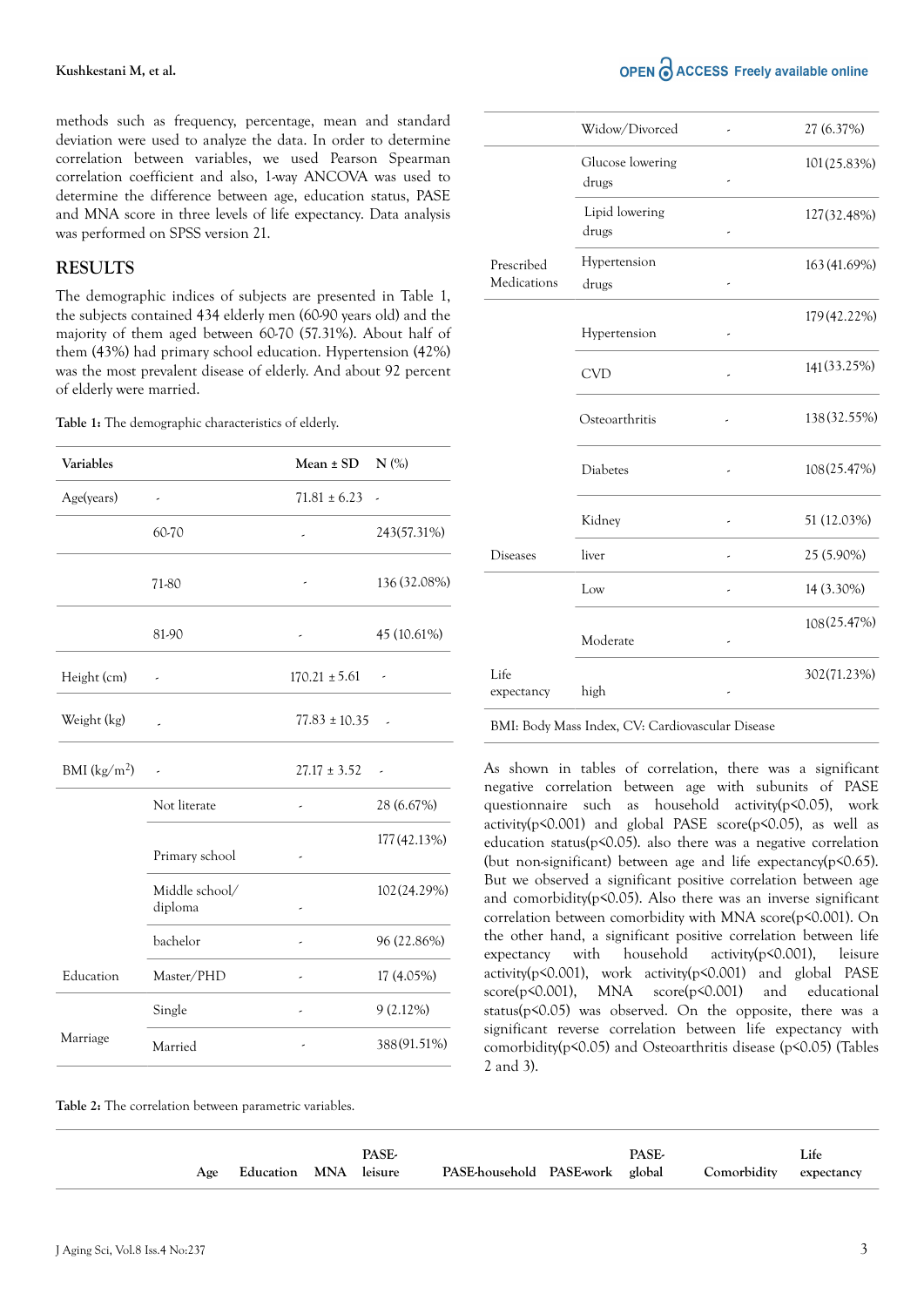OPEN O ACCESS Freely available online

| Age                     | R <sub>1</sub>  |                 | $-0.108$                    | 0.053                                            | $-0.045$                 | $-0.102$ *               | $-0.164$ **              | $-0.103$ <sup>*</sup>    | $0.110*$                 | $-0.027$              |
|-------------------------|-----------------|-----------------|-----------------------------|--------------------------------------------------|--------------------------|--------------------------|--------------------------|--------------------------|--------------------------|-----------------------|
|                         | $p \rightarrow$ |                 | 0.026                       | 0.276                                            | 0.355                    | 0.036                    | 0.001                    | 0.032                    | 0.025                    | 0.589                 |
| <b>Education</b> status | $P -$           |                 | $\mathbf{1}$                | 0.006                                            | $0.103*$                 | 0.032                    | $0.145$ *                | $0.103*$                 | $0.157**$                | $0.099*$              |
|                         | $R -$           |                 | $\sim 100$                  | 0.897                                            | 0.032                    | 0.514                    | 0.003                    | 0.035                    | 0.001                    | 0.044                 |
| MNA score               | $P \sim$        |                 | $\sim 100$                  | $\mathbf{1}$                                     | 0.08                     | $-0.016$                 | $-0.002$                 | $-0.007$                 | $-0.210$ <sup>*</sup>    | $0.336***$            |
|                         | $R - 1$         |                 | $\sim 10^{11}$ km s $^{-1}$ | $\sim$                                           | 0.1                      | 0.74                     | 0.973                    | 0.879                    | $\mathcal{O}$            | $\circ$               |
| PASE-leisure            | $R -$           | <b>Contract</b> |                             | $\omega_{\rm{max}}$                              | $\overline{1}$           | $0.235***$               | 0.016                    | $0.102*$                 | $-0.053$                 | $0.231***$            |
|                         | $p \rightarrow$ |                 |                             |                                                  | $\overline{\phantom{a}}$ | $\mathcal{O}$            | 0.744                    | 0.036                    | 0.276                    | $\mathcal{O}$         |
| PASE-household          | $R -$           |                 | $\overline{\phantom{a}}$    |                                                  |                          | 1                        | $-0.013$                 | $0.780**$                | $-0.041$                 | $0.227***$            |
|                         | $p \rightarrow$ |                 |                             |                                                  |                          |                          | 0.792                    | $\circ$                  | 0.403                    | $\circ$               |
| PASE-work               | $R -$           |                 |                             |                                                  |                          |                          | $\mathbf{1}$             | $0.248***$               | $-0.235***$              | $0.135***$            |
|                         | $p \rightarrow$ |                 | ä,                          |                                                  | $\overline{a}$           | $\overline{\phantom{a}}$ | $\overline{\phantom{a}}$ | $\mathbb O$              | $\circ$                  | 0.005                 |
| PASE-global             | $R -$           |                 | $\omega$                    |                                                  | $\overline{\phantom{a}}$ | $\overline{\phantom{a}}$ | $\overline{\phantom{a}}$ | 1                        | $-0.110*$                | $0.304***$            |
|                         | $p \rightarrow$ |                 |                             |                                                  | $\overline{\phantom{a}}$ | $\overline{\phantom{a}}$ | $\overline{\phantom{a}}$ | $\overline{\phantom{a}}$ | 0.025                    | $\mathcal{O}$         |
| Comorbidity             | $R -$           |                 | $\overline{\phantom{a}}$    | $\overline{\phantom{a}}$                         | $\overline{\phantom{a}}$ | $\overline{\phantom{a}}$ | $\overline{\phantom{a}}$ | $\overline{\phantom{a}}$ | $\mathbf{1}$             | $-0.108$ <sup>*</sup> |
|                         | $p \rightarrow$ |                 |                             | $\overline{\phantom{a}}$                         | $\overline{\phantom{a}}$ | $\overline{\phantom{a}}$ | $\overline{\phantom{a}}$ | $\overline{\phantom{a}}$ | $\overline{a}$           | 0.026                 |
| Life expectancy         |                 |                 | $R \sim 1$                  | $\omega_{\rm{max}}=0.01$ and $\omega_{\rm{max}}$ |                          | $\sim$                   | $\sim$                   | $\sim$                   | $\overline{\phantom{a}}$ | $\mathbf{1}$          |
|                         | $P$ -           |                 | $\overline{\phantom{a}}$    |                                                  | ÷,                       |                          |                          |                          |                          |                       |
|                         |                 |                 |                             |                                                  |                          |                          |                          |                          |                          |                       |

\*Correlation is significant at the 0.05 level (2-tailed); \*\* Correlation is significant at the 0.01 level (2-tailed).

**Table 3:** The correlation between non-parametric variables.

|                           |              | Osteoarthritis | Kidney<br>disease        | Liver<br>disease         | <b>CV</b><br>diseases    | Type 2<br>diabetes | Hypertension  | Marriage<br>status | Life<br>expectancy    |
|---------------------------|--------------|----------------|--------------------------|--------------------------|--------------------------|--------------------|---------------|--------------------|-----------------------|
|                           | P            | $\overline{1}$ | 0.057                    | $0.147***$               | $0.139***$               | $-0.011$           | $0.155***$    | 0.056              | $-0.113$ <sup>*</sup> |
| Osteoarthritis            | $R - 2$      |                | 0.238                    | 0.002                    | 0.004                    | 0.818              | 0.001         | 0.249              | 0.019                 |
|                           | P            | $\sim$         |                          | $0.178$ **               | $0.140$ **               | 0.03               | 0.066         | $-0.003$           | $-0.02$               |
| Kidney disease            | $R -$        |                | $\overline{\phantom{a}}$ | $\mathcal{O}$            | 0.004                    | 0.54               | 0.171         | 0.948              | 0.68                  |
|                           | $R - 1$      |                | $\overline{\phantom{a}}$ | $\mathbf{1}$             | 0.072                    | 0.074              | 0.087         | 0.013              | $-0.053$              |
| Liver disease             | $\mathbf{p}$ | $\sim$         | $\overline{\phantom{a}}$ | $\overline{\phantom{a}}$ | 0.135                    | 0.125              | 0.073         | 0.785              | 0.274                 |
|                           | $R - 1$      |                | $\overline{\phantom{a}}$ | $\overline{\phantom{a}}$ | $\mathbf{1}$             | $0.142***$         | $0.248***$    | $-0.045$           | $-0.046$              |
| Cardiovascular<br>disease | p            | $\sim$         | $\overline{\phantom{a}}$ | $\overline{\phantom{a}}$ | $\overline{\phantom{a}}$ | 0.003              | $\mathcal{O}$ | 0.355              | 0.346                 |
| Type 2 diabetes           | $R -$        |                | $\overline{\phantom{a}}$ | $\overline{\phantom{a}}$ | $\overline{\phantom{a}}$ | 1                  | $0.231***$    | $-0.086$           | $-0.028$              |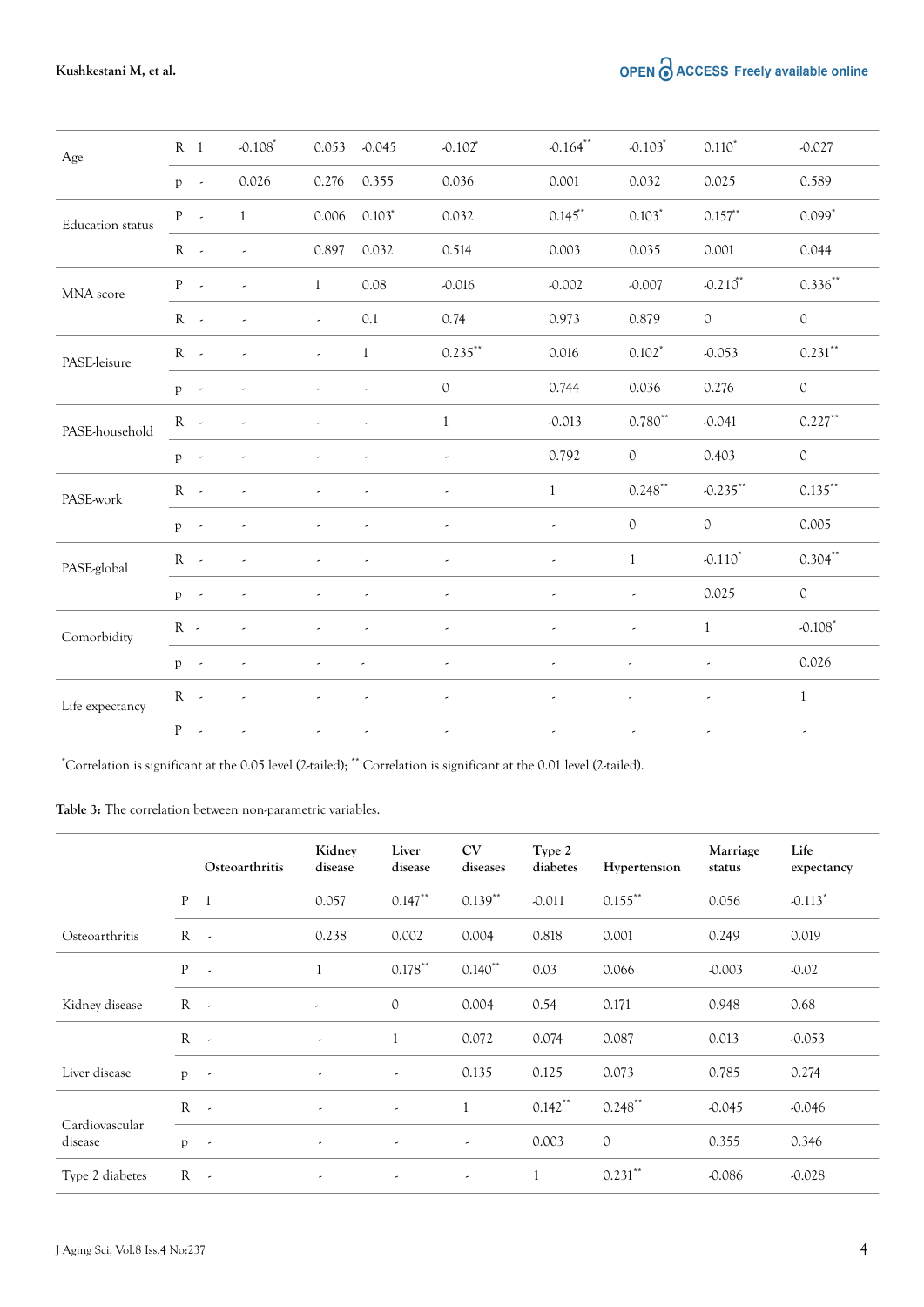|                 | p<br>$\sim$ $\sim$ | $\overline{\phantom{a}}$ | $\sim$                   | $\sim$                   | $\overline{\phantom{a}}$         | $\mathcal{O}$            | 0.075                    | 0.561                    |
|-----------------|--------------------|--------------------------|--------------------------|--------------------------|----------------------------------|--------------------------|--------------------------|--------------------------|
|                 | $R -$              | $\overline{\phantom{a}}$ | $\sim$                   | $\sim$                   | $\sim$                           |                          | 0.049                    | $-0.014$                 |
| Hypertension    | $p \rightarrow$    | $\sim$                   | $\sim$                   | $\sim$                   | $\overline{\phantom{a}}$         | $\overline{\phantom{a}}$ | 0.318                    | 0.781                    |
|                 | $R - 1$            | $\overline{\phantom{a}}$ | $\sim$                   | $\sim$                   | $\sim$                           | $\overline{\phantom{a}}$ |                          | 0.033                    |
| Marriage status | $p \rightarrow$    | $\overline{\phantom{a}}$ | $\overline{\phantom{a}}$ | $\overline{\phantom{a}}$ | $\sim$                           | $\overline{\phantom{a}}$ | $\overline{\phantom{a}}$ | 0.501                    |
|                 | $R -$              | $\overline{\phantom{a}}$ | $\sim$                   | $\overline{\phantom{a}}$ | <b>Contract Contract Service</b> | $\sim$                   | $\epsilon$               |                          |
| Life expectancy | $P -$              | $\overline{\phantom{a}}$ | $\sim$                   | $\overline{\phantom{a}}$ | $\sim$                           | $\sim$                   | $\overline{\phantom{a}}$ | $\overline{\phantom{a}}$ |
|                 |                    |                          |                          |                          |                                  |                          |                          |                          |

\* Correlation is significant at the 0.05 level (2-tailed) ;\*\* Correlation is significant at the 0.01 level (2-tailed).

The results of linear regression analysis indicated that, the level of physical activity ( $\beta$  =0.280, t=6.255, p<0.001), nutritional ( $\beta$  =0.331, t=7.312, p<0.001) and educational status ( $\beta$  =0.139, t=3.088, p<0.002), significantly predicted life expectancy in community-dwelling elderly (Tables 4 and 5).

**Table 4:** Linear Regression for variables predicting Life expectancy.

| Model                               | в        | SE    | β        | t        | P                     |
|-------------------------------------|----------|-------|----------|----------|-----------------------|
| Age                                 | 0.009    | 0.039 | 0.01     | 0.222    | 0.825                 |
| Education                           | 0.173    | 0.056 | 0.139    | 3.088    | $0.002$ <sup>**</sup> |
| MNA score                           | 1.012    | 0.138 | 0.331    | 7.312    | $0.000^{\circ}$       |
| PASE score                          | 0.027    | 0.004 | 0.28     | 6.255    | $0.000^{\circ}$       |
| Comorbidity                         | $-0.014$ | 0.209 | $-0.003$ | $-0.068$ | 0.946                 |
| Dependent Variable: Life expectancy |          |       |          |          |                       |
|                                     |          |       |          |          |                       |

**Table 5:** Linear Regression for diseases predicting Life expectancy.

| Model        | В     |        |       |
|--------------|-------|--------|-------|
| Hypertension | -0.35 | -0.017 | 0.987 |

| Type 2 Diabetes         | -5     | $-0.651$ | 0.516     |
|-------------------------|--------|----------|-----------|
| Cardiovascular diseases | 32.101 | 1.849    | 0.065     |
| Liver diseases          | -7     | $-1.116$ | 0.265     |
| Kidney diseases         | $-19$  | $-2.473$ | $0.014^*$ |
| Osteoarthritis          |        | 0.911    | 0.363     |
|                         |        |          |           |

Dependent Variable: Life expectancy

Elderly were stratified into three groups (low, moderate and high life expectancy groups), or (LLEG, MLEG and HLEG) to compare age, subunits of PASE score, MNA score, educational status and comorbidity precisely. The results of one-way analysis of variance demonstrated that there was not a significant difference between three groups of life expectancy in age. But there was a significant difference in global PASE score (p<0.001), leisure activity(p<0.015), household activity(p<0.001) and work activity(p<0.019) between MLEG and HLEG. Also MNA score was significantly different between MLEG and HLEG (p<0.001). A significant difference in comorbidity was found between MLEG and HLEG (p<0.038. also, there was a significant difference in educational status between HLEG with MLEG (p<0.03) and LLEG (p<0.016) (Table 6).

**Table 6:** ANOVA results of life expectancy, regarding age, education, PASE and MNA score, and comorbidity.

| Dependent variables      |     |           |           |      |              |          |          |              |
|--------------------------|-----|-----------|-----------|------|--------------|----------|----------|--------------|
|                          |     | <b>SS</b> | <b>MS</b> | F    | $\mathbf{P}$ |          |          | $\mathbf{P}$ |
|                          |     |           |           |      |              |          | Moderate | 0.359        |
|                          |     |           |           |      |              | High     | Low      | 0.949        |
| Level of life expectancy |     |           |           |      |              |          | High     | 0.359        |
|                          | Age | 107.326   | 53.663    | 1.01 | 0.365        | Moderate | Low      | 0.725        |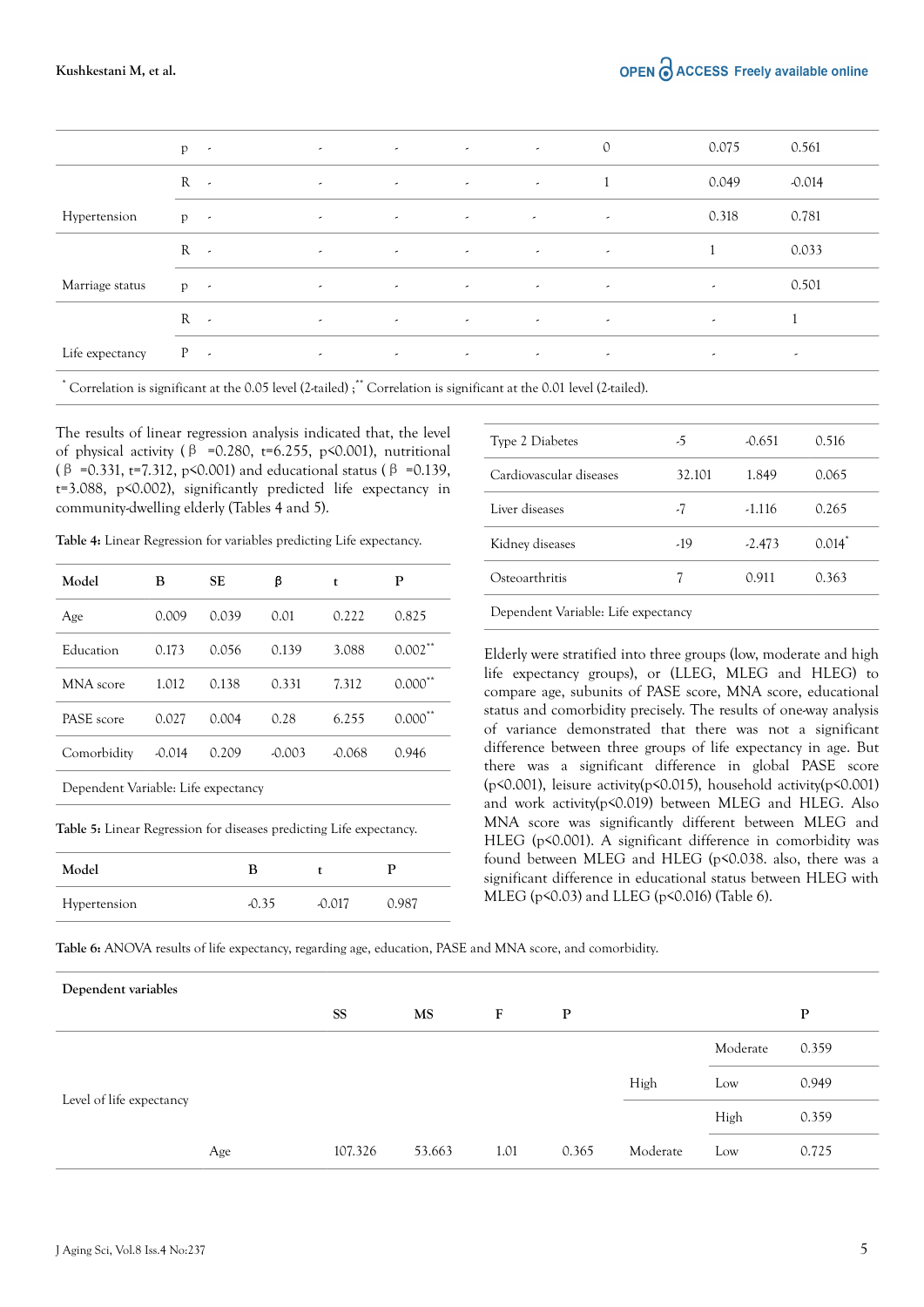|                |          |          |       |             |          | High     | 0.949             |
|----------------|----------|----------|-------|-------------|----------|----------|-------------------|
|                |          |          |       |             | Low      | Moderate | 0.725             |
|                |          |          |       |             |          | Moderate | $0.003\sp{^\ast}$ |
|                |          |          |       |             | High     | Low      | $0.016*$          |
|                |          |          |       |             |          | High     | $0.003***$        |
|                |          |          |       |             | Moderate | Low      | 0.203             |
|                |          |          |       |             |          | High     | $0.016*$          |
| Education      | 330.957  | 165.478  | 6.762 | 0.001       | Low      | Moderate | 0.203             |
|                |          |          |       |             |          | Moderate | $0.000**$         |
|                |          |          |       |             | High     | Low      | 0.828             |
|                |          |          |       |             |          | High     | $0.000**$         |
|                |          |          |       |             | Moderate | Low      | 0.807             |
|                |          |          |       |             |          | High     | 0.828             |
| PASE           | 98133.77 | 49066.88 | 12.28 | $\mathbb O$ | Low      | Moderate | 0.807             |
|                |          |          |       |             |          | Moderate | $0.015*$          |
|                |          |          |       |             | High     | Low      | 0.999             |
|                |          |          |       |             |          | High     | $0.015*$          |
|                |          |          |       |             | Moderate | Low      | 0.552             |
|                |          |          |       |             |          | High     | 0.999             |
| PASE-Leisure   | 8960.61  | 4480.31  | 4.19  | 0.016       | Low      | Moderate | 0.552             |
|                |          |          |       |             |          | Moderate | $0.000***$        |
|                |          |          |       |             | High     | Low      | 0.153             |
|                |          |          |       |             |          | High     | $0.000**$         |
|                |          |          |       |             | Moderate | Low      | 0.751             |
|                |          |          |       |             |          | High     | 0.153             |
| PASE-Household | 27338.41 | 13669.21 | 8.23  | $\mathbb O$ | Low      | Moderate | 0.751             |
|                |          |          |       |             |          | Moderate | $0.019*$          |
|                |          |          |       |             | High     | Low      | 0.298             |
|                |          |          |       |             |          | High     | $0.019*$          |
|                |          |          |       |             |          |          | 0.093             |
|                |          |          |       |             | Moderate | Low      |                   |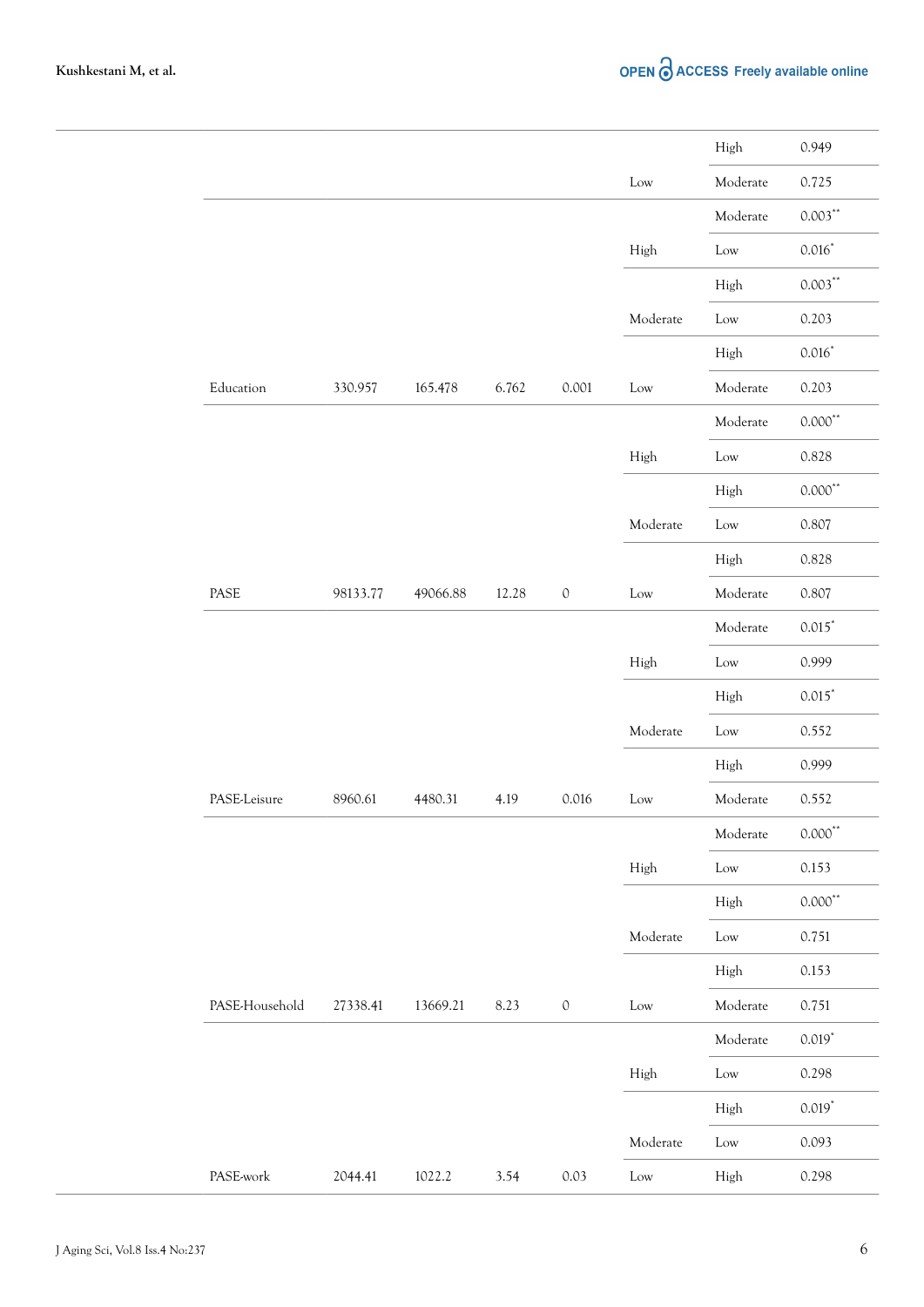|             |        |       |      |             |          | Moderate        | 0.093                                    |
|-------------|--------|-------|------|-------------|----------|-----------------|------------------------------------------|
|             |        |       |      |             |          | Moderate        | $0.000^{**}$                             |
|             |        |       |      |             | High     | $_{\text{Low}}$ | 0.209                                    |
|             |        |       |      |             |          | High            | $0.000$ $\hspace{-1.5mm}^{\prime\prime}$ |
|             |        |       |      |             | Moderate | Low             | 0.891                                    |
|             |        |       |      |             |          | High            | 0.209                                    |
| <b>MNA</b>  | 144.91 | 72.45 | 19.8 | $\mathbb O$ | Low      | Moderate        | 0.891                                    |
|             |        |       |      |             |          | Moderate        | $0.038*$                                 |
|             |        |       |      |             | High     | Low             | 0.132                                    |
|             |        |       |      |             |          | High            | $0.038*$                                 |
|             |        |       |      |             | Moderate | Low             | 0.447                                    |
|             |        |       |      |             |          | High            | 0.132                                    |
| Comorbidity | 12.55  | 6.27  | 3.04 | 0.049       | Low      | Moderate        | 0.447                                    |

\*The mean difference is significant at the 0.05 level;\*\*The mean difference is significant at the 0.01 level.

### **DISCUSSION**

The significant advances in medicine and lifestyle changes in recent decades have led to increased life expectancy and the number of the elderly worldwide, so that it has reported, life expectancy level from 64 years in 1990 increased to 71 years in 2013(10).On the other hand, considering the increased risk of afflicting various diseases and their effects on lowering the level of community health and imposing heavy health and care costs, applying strategies to prevent and control these diseases can lead to healthy aging along with increasing life expectancy in these individuals. Examining the effective factors on increasing life expectancy can be associated with improving the quality of life level and well-being in the elderly. To our knowledge, this is the first study to investigate the level of life expectancy and its related factors in the community-dwelling elderly in Tehran.

#### **Physical activity**

**Global Time Physical Activity (GTPA):** In the present study, there was a positive and significant relationship between total physical activity and life expectancy (p<0.000). Also, the level of total physical activity (p<0.000), leisure-time physical activity (LTPA) (p<0.000), household time physical activity (HTPA) (p<0.000) and work time physical activity (WTPA) (p<0.019) in the High Level of Life Expectancy Group (HLEG) were significantly higher than the Moderate Level of Life Expectancy Group (MLEE). Several studies support our findings in this area [29,30]. The benefits of physical activity in preventing early mortality and controlling and treating many diseases in different age groups have been proved [31]. Aging is often associated with increased sedentary behaviors, which in addition to increasing the risk of afflicting with various physical diseases may also lead to behaviors such as aggression and depression [32]. Meantime, increasing physical activity level is associated with improving the function of body systems, which increases the level of life expectancy in the elderly [29]. Recent studies demonstrate that people over the age of 50 years, who had higher levels of physical activity, in addition to increasing their life expectancy, experienced healthier lives with fewer diseases [33].

**Leisure Time Physical Activity (LTPA):** In the present study, there was a significant and positive relationship between leisuretime physical activity with life expectancy (p<0.000). In this regard, Warburton et al, (2006) reported that people, who regularly participate in leisure activities such as walking, swimming, cycling, and running have a higher life expectancy of 5 years on average compared to inactive people [34]. Increasing oxidative stress is considered to be the most important factor in developing an aging-associated disease such as neurodegenerative diseases, metabolic and cardiovascular diseases, and ultimately mortality of the elderly [35]. On the other hand, it has been well proved that physical activity and exercise through activation of various molecular pathways result in improving the antioxidant function of the body against oxidative stress, reducing the risk of afflicting with an agingassociated disease, and increasing life expectancy in the elderly [36].

**Household Time Physical Activity (HTPA):** In the present study, a positive and significant relationship was found between physical activity level at home and life expectancy (p<0.000). Several studies are in agreement with our findings in this area [37,38]. On the other hand, studies have shown that physical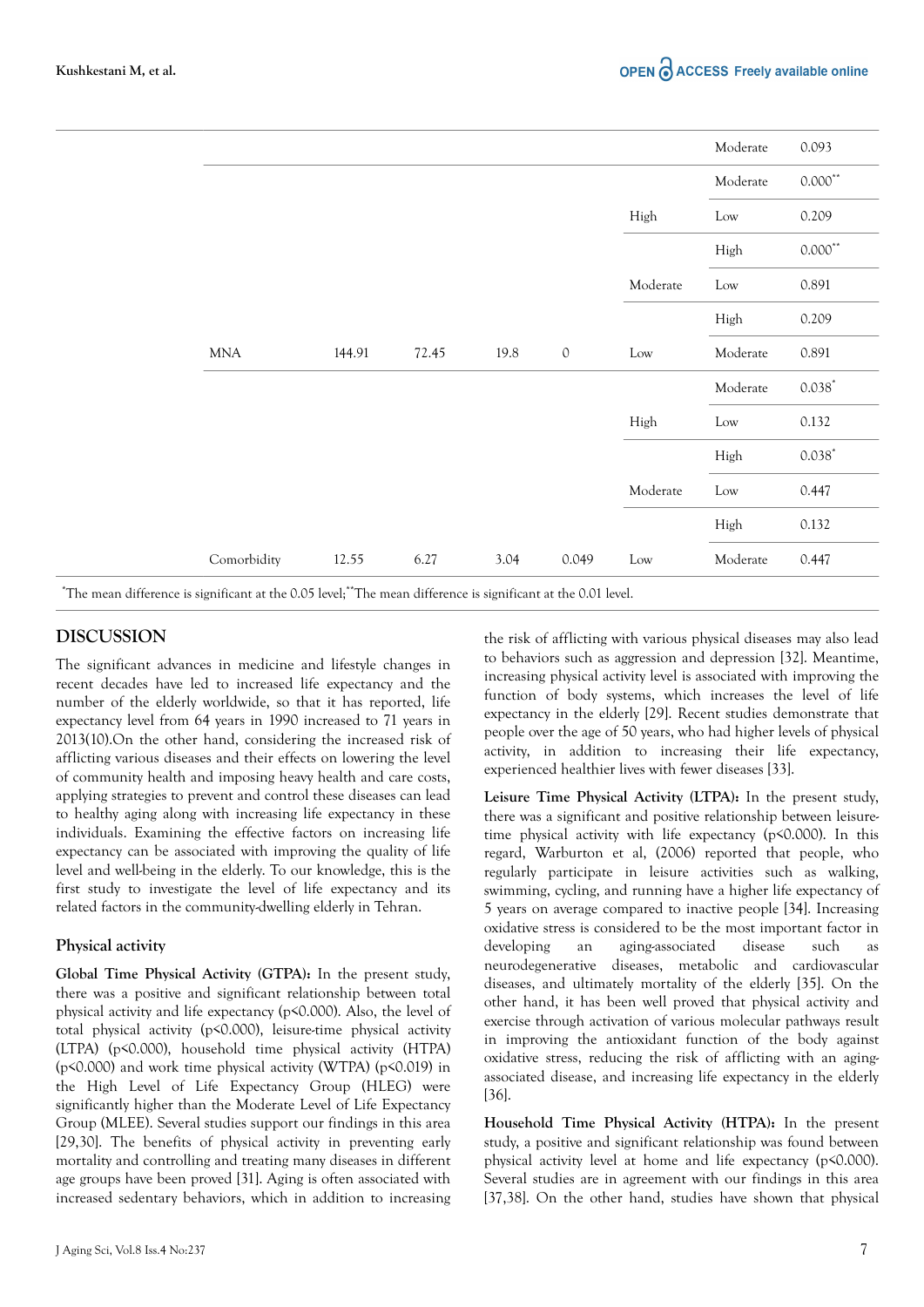activity at home, such as washing, sweeping, gardening, and caring for other people, as activities which are performed repeatedly on different days, are associated with increasing levels of total physical activity and have many advantages [33]. Also, the elderly experience a sense of usefulness by participating in homework, which plays an important role in preventing depression and increasing the life expectancy level [37].

**Work Time Physical Activity (WTPA):** In the present study, there was a positive and significant relationship between physical activity level in the work time with life expectancy (p<0.005). Our findings are in line with several studies [33,37,38]. The elderly generally have sedentary lifestyles after retirement; this is associated with detrimental effects on physical and mental health and accelerates the aging process [36]. Also, the elderly who have a light to moderate occupation after retirement are less likely to afflict symptoms of the aging syndrome and aging diseases as well as have a higher life expectancy [29]. Higher physical activity of older people in the workplace, in addition to the enjoyment of physical benefits, is associated with improving the sense of participation and financial independence, leading to increasing levels of life expectancy level.

**Malnutrition:** In the present study, there was a positive and significant relationship between nutritional status and life expectancy (p<0.000). Also, the mean score of the MNA score in the HLEG group was significantly higher than that of the MLEG group (p<0.000). Furthermore, a significant inverse relationship between the MNA score and the number of diseases was observed (p<0.000). Many studies have been conducted on the relationship between malnutrition and life expectancy. The results of these studies mainly show that malnutrition in the elderly in two ways, firstly increasing the prevalence of diseases and, secondly, direct mortality leads to decrease life expectancy level of the elderly [39]. According to a definition by the World Health Organization, malnutrition refers to a lack of getting calories and essential nutrients in the long-term daily diet that are associated with problems such as weight loss and increased risk of non-communicable diseases [40]. Damiao et al, reported factors including the loss of loved ones, tobacco use, and diseases as the most important indirect factors affecting malnutrition in the elderly [41]. It has also been well proved that aging by increasing inflammatory factors such as interleukin-1 (IL-1) and tumor necrosis factor-alpha (TNF-a), glucocorticoids, and catecholamines changes metabolism, appetite, and nutrient absorption (malnutrition) in the body [42], this can reduce the level of life expectancy in the elderly.

**Education:** In the present study, there was a positive and significant relationship between education level and life expectancy (p<0.044). Also, the level of education in the HLLE group was significantly higher than that of the MLLE group ( $p \le 0.003$ ) and LLEG ( $p \le 0.016$ ). Our findings in this area are consistent with the results of several studies [43,44]. Several factors are effective in increasing the life expectancy level in people with higher education. It is well proved that higher education is a key to achieve sustainable and high-paying jobs that result in more enjoyment of educated people from high quality recreational, medical and health care and welfare facilities that this helps to improve life expectancy by preventing different stresses and better mental states [45]. More importantly, education through the development of a healthy lifestyle can help to increase life expectancy. In this regard, studies show that people with higher education are more likely to follow healthy behaviors, including avoiding alcohol and smoking, regular exercise, and a good diet that this eventually leads to a lower incidence of various diseases such as cardiovascular and neurodegenerative diseases in aging, so higher health is associated with increased life expectancy in them [44]. Also, Hendi et al, reported that higher education improves cognitive functions such as concentration, thinking, communication, data analysis, and problem-solving ability at older ages and can be effective in enhancing life expectancy [46].

**Comorbidity:** In the present study, there was an inverse and significant relationship between comorbidity with life expectancy (p<0.026). There was also a significant inverse association between osteoarthritis and life expectancy (p<0.019). On the other hand, the mean number of diseases in the HLEG group was significantly higher than the MLEG group (p<0.038). Given the significant increase in life expectancy around the world, it can be argued that the general implementation of health interventions, medical industry developments, and the promotion of community health levels have been major causes of increasing life expectancy in recent years [47]. Also, in recent years, health and medical facilities in many low-income and developing countries have improved and led to increasing life expectancy in these countries. Meanwhile, arthritis and osteoporosis are among the most common diseases in the elderly that increase the risk of bone fractures, home remission, lower life expectancy and mortality [48]. Identifying effective strategies for preventing and controlling this disease by improving motor skills and lifestyle can help in increasing the life expectancy of the elderly.

## **CONCLUSION**

The results of this study showed that factors such as physical activity level, malnutrition, education level, and diseases were factors related to life expectancy level in community-dwelling elderly, in Tehran that the level of physical activity and malnutrition were the most predicted levels of life expectancy in the elderly. As a result, applying strategies such as holding training classes and increasing physical activity level through sports programs for the elderly under the supervision of sports physiologists, as well as holding educational conferences about healthy lifestyles in aging based on increasing mobility or a proper diet have specific importance to prevent, control and treat diseases and also increasing life expectancy in the elderly.

## **LIMITATIONS**

This study was limited to the elderly in Tehran and this reduces the generality of the results. Also, due to the cross-sectional design of the study, causal relationships cannot be well shown. Besides, because of the lack of cooperation of many subjects, we could not evaluate the working conditions and income levels of the elderly to investigate the relationship between one of the possible effective factors on life expectancy in the present study.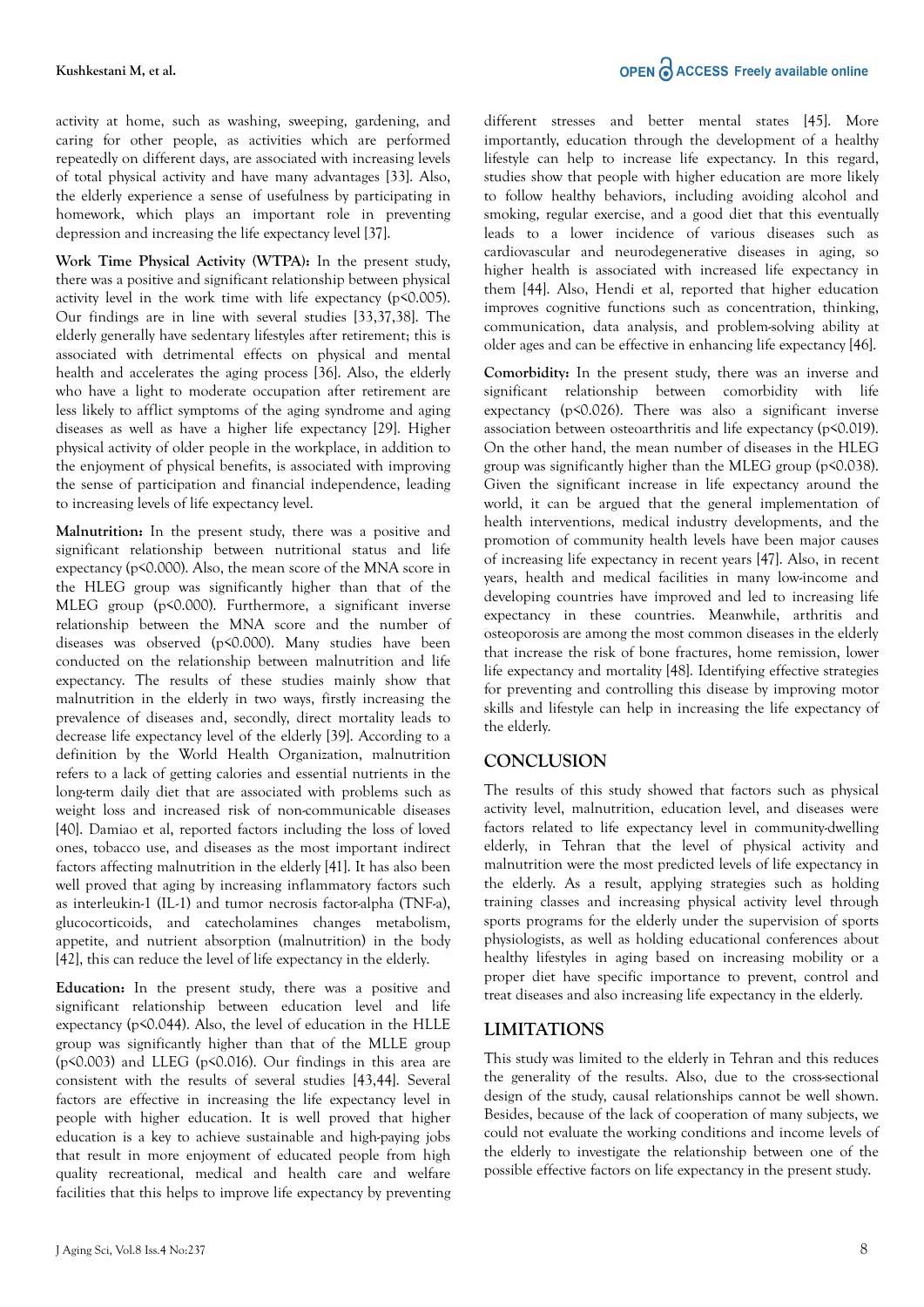### **CONFLICT OF INTEREST**

No potential conflict of interest was reported by the authors.

#### **REFERENCES**

- 1. Chia CW, Egan JM, Ferrucci L. Age-related changes in glucose metabolism, hyperglycemia, and cardiovascular risk. Circulation research. 2018;123(7): 886-904.
- 2. Franceschi C, Garagnani P, Morsiani C, Conte M, Santoro A, Grignolio A, et al. The continuum of aging and age-related diseases: common mechanisms but different rates. Front Med. 2018;5: 61.
- 3. Kushkesthani M, Parvani M, Moradi K, Moghadassi M. Malnutrition is Associated with Cognitive Function, Tiredness and Sleep Quality in Elderly Living Nursing Home. J Aging Sci. 2020;8(3): 1-8.
- 4. WHO. Global Health and Aging. 2016.
- 5. Afshar PF, Asgari P, Shiri M, Bahramnezhad F. A review of the Iran's elderly status according to the census records. Galen Med J. 2016;5(1): 1-6.
- 6. Rashedi V, Asadi-Lari M, Foroughan M, Delbari A, Fadayevatan R. Prevalence of disability in Iranian older adults in Tehran, Iran: A population-based study. J Health Soc Sci. 2016;1(3): 251-62.
- 7. Rashedi V, Gharib M, Yazdani AA. Social participation and mental health among older adults in Iran. Iran Rehab J. 2014;12(1): 9-13.
- 8. Bertoni M, Bonfatti A, Celidoni M, Crema A, Dal Bianco C. Life expectancy and health investments. In: Health and socio-economic status over the life course: First results from SHARE Waves 6 and 7. Borsch-Supan A, Bristle J, Andersen-Ranberg K, Brugiavini A, Jusot F, Litwin H, et al. (Eds), De Gruyter Publisher, Berlin Germany, 2019Pp: 289.
- 9. World D. Longevity: Extending Life Span Expectancy. 2019.
- 10. WHO. World Health Statistics 2015: WHO; 2015.
- 11. Manoochehry S, Rasouli HR. Iranian population policy and aging: new health concerns. Inter J Travel Med Global Health. 2017;5(2): 70-71.
- 12. Kontis V, Bennett JE, Mathers CD, Li G, Foreman K, Ezzati M. Future life expectancy in 35 industrialised countries: projections with a Bayesian model ensemble. Lancet. 2017;389(10076): 1323-1335.
- 13. Kushkestani M, Parvani M, EbrahimpourNosrani S, Bathaeezadeh Y. The relationship between drug use, sleep quality and quality of life in dormitory students at AllamehTabataba'i University, Iran. Popul Med. 2020;2(2): 1-7.
- 14. Tartibian B, Kushkestani M, EbrahimpourNosrani S, Parvani M. Relationship between the Level of Physical Activity and Nutritional Status with Fatigue in Elderly Residents of Rest Homes in Tehran. NASS. 2019;1(2): 155-68.
- 15. Kushkestani M, Parvani M, Nosrani SE, Bathaeezadeh SY. The Relationship between Body Composition with Blood Pressure and Sleep Quality in Male Dormitory Student at AllamehTabataba'i University. NASS. 2020;1(2): 77-92.
- 16. Tartibian B, Kushkestani M, Nosrani SE. The Effect of 12-Week Endurance Training on Lipid Profiles and Fat Percentage of Overweight Girls. NASS. 2019;1(1): 189-200.
- 17. Shinkai S, Yokoyama Y, Narita M, Taniguchi Y, Seino S, Amano H, et al. Nutritional status and active life expectancy in a general population of older japanese. Inno Aging. 2017;1: 1125-1126.
- 18. Rezaei S, Esmaeili M. The effect of physical activities on the quality of life, hope and life satisfaction among the elderly in Ilam city. J Gerontol. 2017;2(1): 29-40.
- 19. Luo Y, Zhang Z, Gu D. Education and mortality among older adults in China. SocSci Med. 2015;127: 134-142.
- 20. Chetty R, Stepner M, Abraham S, Lin S, Scuderi B, Turner N, et al. The association between income and life expectancy in the United States, 2001-2014. JAMA. 2016;315(16): 1750-1766.
- 21. Li K, Hüsing A, Kaaks R. Lifestyle risk factors and residual life expectancy at age 40: a German cohort study. BMC medicine. 2014;12(1): 59.
- 22. Gremeaux V, Gayda M, Lepers R, Sosner P, Juneau M, Nigam A. Exercise and longevity. Maturitas. 2012;73(4): 312-317.
- 23. Kushkestani M, Parvani M, Rezaei S. The Relationship Between the Level of Physical Activity and Dementia in Elderly Residents of Nursing Homes in Tehran. BJSTR. 2020;29(3).
- 24. Kushkestani M, Parvani M, Teixeira A. Physical Activity is a Preventive Factor Against SARS-COV-2 in Healthy Subjects (Possible Cellular and Molecular Mechanisms). BJSTR. 2020;29(3).
- 25. Kushkestani M, Parvani M, Nosrani SE, Rezaei S. The Physical Activity and Fall Risk Among Iranian Older Male Adults. The Open Nur J. 2020;14.
- 26. Niyazmand ZA, Abbasszadeh A, Borhani F, Sefidkar R. The relationship between spiritual health and hope in multiple sclerosis patients: A descriptive-correlational study. Electronic Journal of General Medicine. 2018;15(5): em79.
- 27. Ishaghi R, Mahmoudian SA, Asgarian R. Effect of faith-based education on physical activity on the elderly. Iran J Med Edu. 2011;10(5):1281-1288.
- 28. Ghazi L, Fereshtehnejad SM, AbbasiFard S, Sadeghi M, Shahidi GA, Lökk J. Mini Nutritional Assessment (MNA) is rather a reliable and valid instrument to assess nutritional status in Iranian healthy adults and elderly with a chronic disease. Ecol Food Nutr. 2015;54(4): 342-357.
- 29. Reimers CD, Knapp G, Reimers AK. Does physical activity increase life expectancy? A review of the literature. J Aging Research. 2012; 2012.
- 30. Farahmand B, Broman G, De Faire U, Vågerö D, Ahlbom A. Golf: a game of life and death–reduced mortality in Swedish golf players. Scandinavian journal of medicine & science in sports. 2009;19(3): 419-424.
- 31. Charansonney OL. Physical activity and aging: a life-long story. Dis Med. 2011;12(64): 177-185.
- 32. Williams RH, Wirths CG. In: Lives through the years: Styles of life and successful aging. White R (Ed) 1st (edn) Transaction Publishers, New York, USA, 2017.
- 33. Dhana K, Koolhaas CM, Berghout MA, Peeters A, Ikram MA, Tiemeier H, et al. Physical activity types and life expectancy with and without cardiovascular disease: the Rotterdam Study. J Public Health. 2017;39(4): e209-e18.
- 34. Warburton DE, Nicol CW, Bredin SS. Health benefits of physical activity: the evidence. CMAJ. 2006;174(6): 801-809.
- 35. Liguori I, Russo G, Curcio F, Bulli G, Aran L, Della-Morte D, et al. Oxidative stress, aging, and diseases. ClinInterv Aging. 2018;13: 757.
- 36. Simioni C, Zauli G, Martelli AM, Vitale M, Sacchetti G, Gonelli A, et al. Oxidative stress: role of physical exercise and antioxidant nutraceuticals in adulthood and aging. Oncotarget. 2018;9(24): 17181.
- 37. Dhana K, Koolhaas CM, Berghout MA, Peeters A, Ikram MA, Tiemeier H, et al. Physical activity types and life expectancy with and without; Obesity, Physical Activity, and Cardio-metabolic Disorders in Older Adults. 2016; 191.
- 38. Leskinen T, Stenholm S, Aalto V, Head J, Kivimäki M, Vahtera J. Physical activity level as a predictor of healthy and chronic disease-